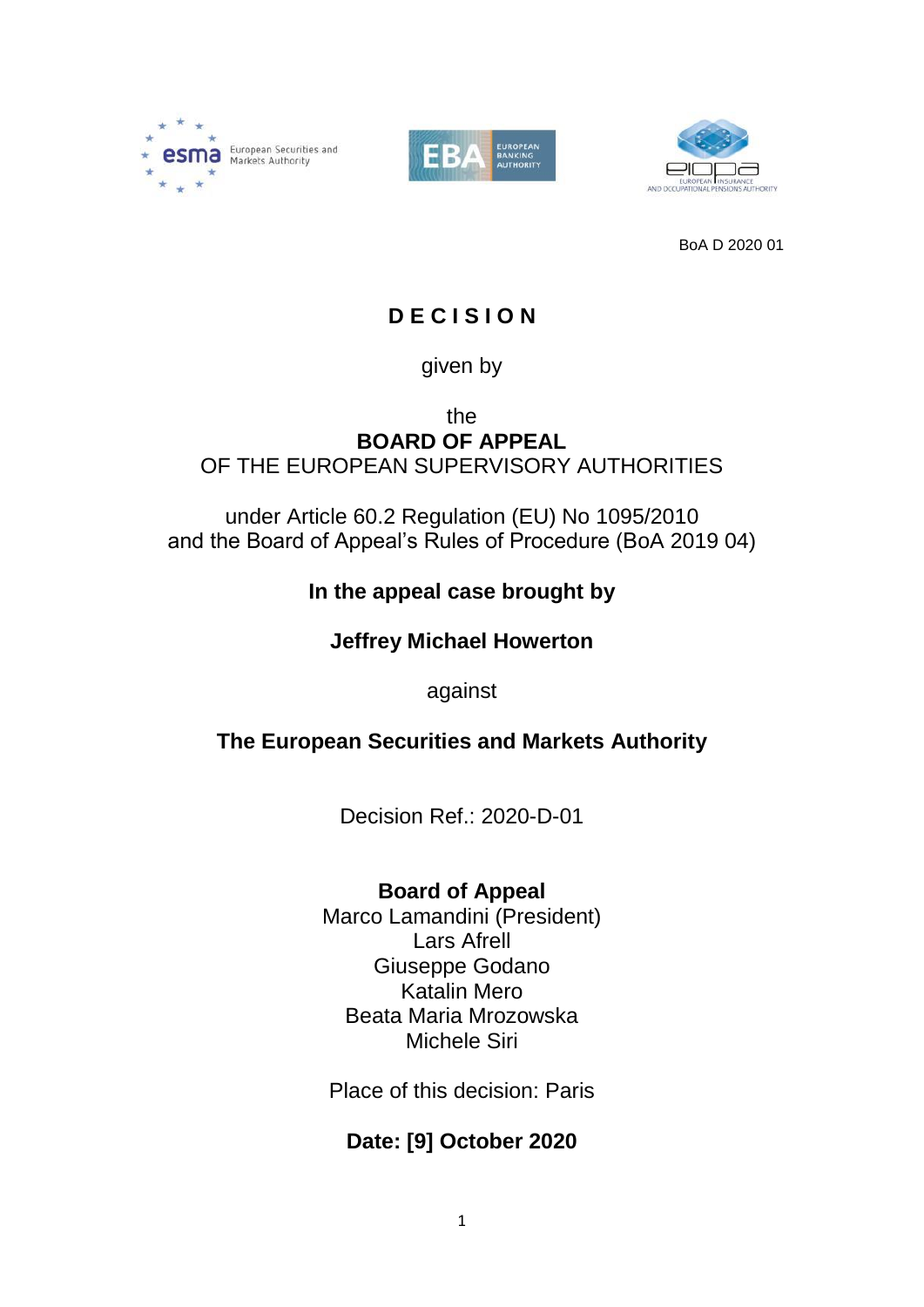#### **APPEAL under Article 60 of Regulation (EU) No 1093/2010, Regulation (EU) No 1094/2010 and Regulation (EU) No 1095/2010 of the European Parliament and of the Council (the "ESAs Regulations")**

1. This is the decision of the Joint Board of Appeal of the European Supervisory Authorities on the appeal filed by the appellant Jeffrey Michael Howerton ("Howerton" or "appellant") under Article 60 of the ESAs Regulations.

#### **Background of facts**

- 2. Between 5 and 6 July 2020 the appellant sent six requests to investigate the following national competent authorities under Article 17 of Regulation (EU) No 1095/2010: (1) the AFM, (2) the AMF, (3) the CySEC; (4) the CSSF, (5) the FCA and (6) the MFSA. The complaints relate to intellectual property rights regarding a TV script that the appellant wanted to sell to Netflix and allegations of abuse and more by several persons who, according to the appellant, would have attended Brown University at the same time as he attended it and would now be working for different law enforcement authorities such as the FBI, the California Department of Justice and the Mossad.
- 3. ESMA assessed the content of the six requests to investigate and concluded that the facts that were described in the requests were outside the scope of ESMA's remit because they did not fall under any of the Union acts referred to in Article 1(2) of Regulation (EU) No 1095/2010. The appellant was informed of this conclusion by ESMA on 20 July 2020, by e-mail, which ESMA described as the "Contested Conclusion". The same day the appellant asked ESMA to reconsider its position as expressed in the Contested Conclusion.
- 4. On 3 August 2020 ESMA staff sent an additional email to the appellant confirming the initial position as expressed in the Contested Conclusion of 20 July 2020.
- 5. The appeal against the Contested Conclusion was filed on 3 August 2020 and was notified to ESMA.
- 6. On 17 August 2020 the President, having consulted with the Board of Appeal, issued the first directions of case management, asking the parties to address the issue of admissibility of the appeal, as follows.

"Having regard to the subject-matter of the appeal and to Article 9 of the Rules of Procedures the Board shall first examine whether the appeal is admissible before examining whether it is founded, also in the spirit of assisting the parties in timely identifying the proper venue for the discussion and/or adjudication of the matter.

Subject to the view of the parties, in light of Articles 9 and 6(6) of the Rules of Procedure, the President proposes giving ESMA three weeks from the notice of these directions to respond on the admissibility of the appeal, and the appellant two weeks to reply.

In the event the appeal is determined to be admissible by the Board of Appeal, both parties shall be then granted in due course, with other directions of case management, appropriate terms for their submissions in the merits.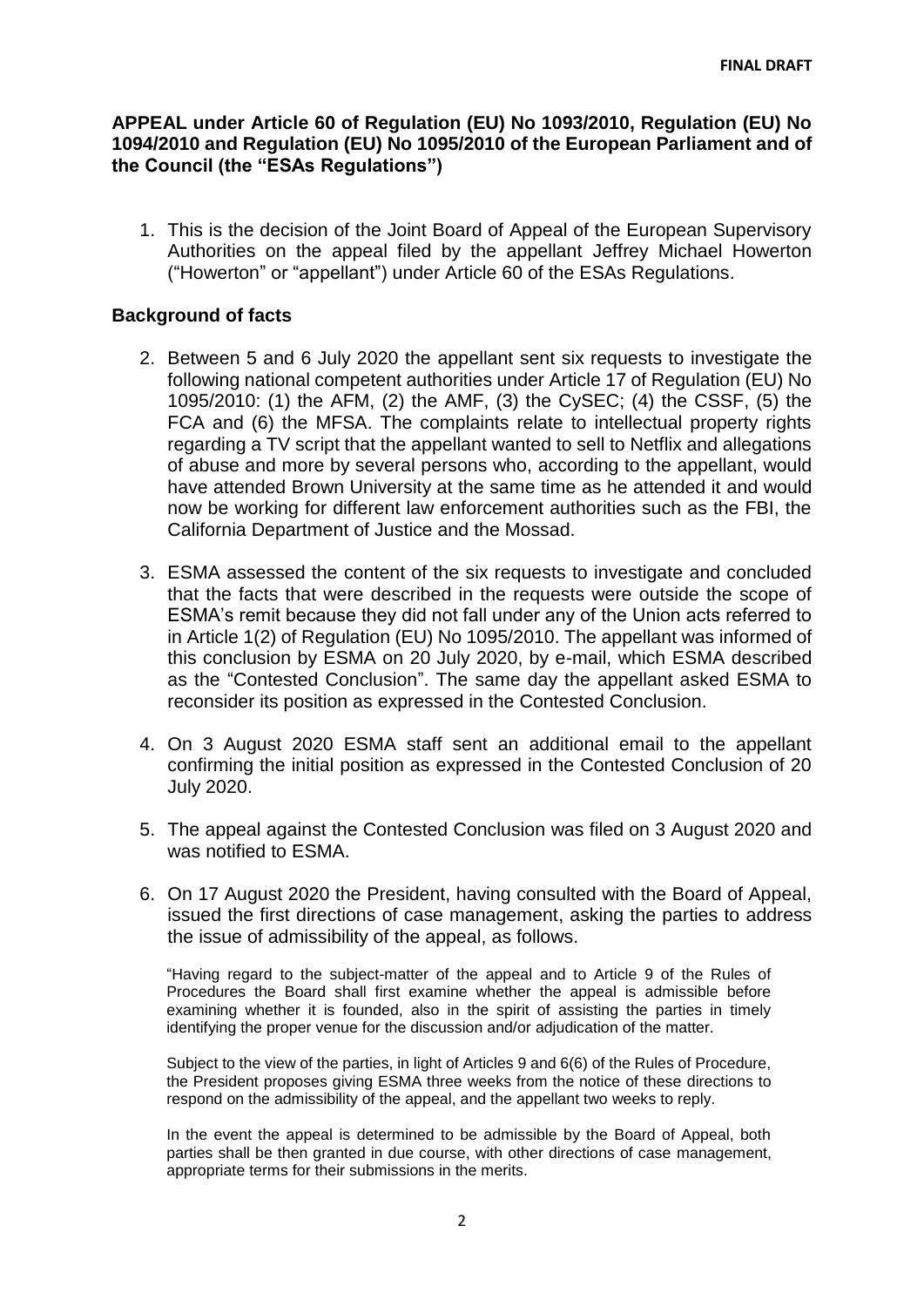The parties are asked to confirm this proposal with the Secretariat and raise any other points they wish to raise at this stage.

The President wishes also to inform the parties that the filing and service of any further communication between the Parties and between the Parties and the Board of Appeal and its Secretariat (including the filing and service of the Respondent's response pursuant to Article 6 of the Rules of Procedure and of any other submissions of the parties) may take place by email. The acting secretariat of the Board of Appeal [\(boardofappeal@eba.europa.eu\)](mailto:boardofappeal@eba.europa.eu) must always be copied.

The parties shall be further informed, in due course, about the composition of the Board of Appeal according to Article 3(4) of the BoA Rules of Procedure".

- 7. In response of the directions of the President, neither party raised any other points and both acted in accordance with these directions. On 7 September 2020 ESMA filed its written submissions concerning the admissibility of the appeal. On 17 September 2020, the appellant submitted a brief reply.
- 8. On 8 September 2020 the Secretariat sent an email to both parties, informing on the composition of the Board to determine on this appeal as follows:

"The President thanks the ESMA for its written submissions concerning the admissibility of the appeal delivered on 7 September 2020. As indicated in the directions sent to the parties on 17 August 2020, the appellant has now two weeks to reply.

Furthermore, the parties are hereby informed about the sitting composition of the Board of Appeal according to Article 3(4) of the BoA Rules of Procedure:

- Marco Lamandini (President and Rapporteur)
- Lars Afrell
- Giuseppe Godano
- Katalin Mérő
- Beata Mrozowska
- Michele Siri

#### **The contentions of the parties on the admissibility of the appeal.**

#### The appellant

9. In its Notice of Appeal, the appellant complains that ESMA decided not to investigate further his complaints, and not to start any breach of Union law proceedings under Article 17 of Regulation (EU) No. 1095/2010 against the six national competent authorities mentioned in the complaint and argues that ESMA appears to have dismissed the appellant's concerns "based on its own participation in the same system [of European financial supervisory authorities]", disregarding the merits of the complaint. The appellant further argues that he believes the appeal is admissible under Article 17 of Regulation (UE) No 1095/2010 and ESMA "could have opted to investigate but choose not to for other reasons".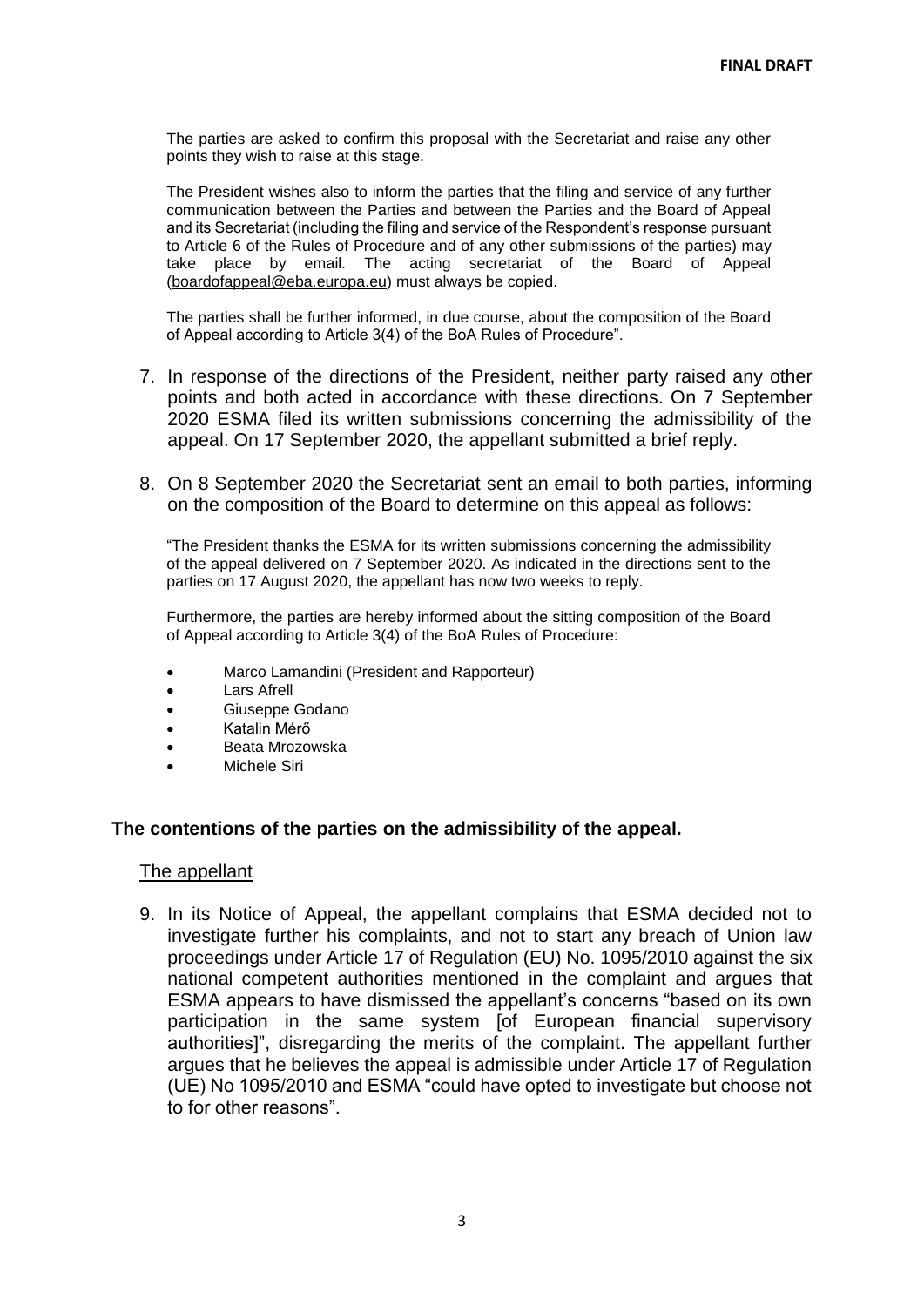#### ESMA

10.ESMA submits that the appeal is inadmissible for several reasons. First, because the Contested Conclusion is not a decision within the meaning of Article 60(1) of Regulation (EU) No 1095/2010 because the facts described by the appellant in his complaint against the 6 national supervisory authorities did not fall within the scope of any of the acts referred to in Article 1(2) of Regulation (EU) No 1095/2010. Second, because ESMA has discretion to decide whether or not to initiate an investigation under Article 17 of Regulation (EU) No 1095/2010, in particular when it acts on its own initiative upon request of a person who is not one of the entities expressly mentioned in Article 17. Article 17(2) expressly acknowledges such discretion by indicating that ESMA will investigate an alleged breach or non-application of Union law (solely) "where appropriate". ESMA further refers, in this context, to case law of the CJEU and to the decision of the Board of Appeal of 10 September 2018 and to the amendments to Article 17(2) adopted by Regulation (EU) 2019/2175 and concludes that, for these reasons, the Board of Appeal lacks competence to hear the present appeal.

#### **Discussion by the Board of Appeal of the parties' contentions**

- 11.The Board of Appeal has read with great attention the 54-pages of the appeal, describing the appellant's claims and his suffering.
- 12. However, the Board of Appeal fails to see how the facts described in the appeal, and previously in the complaint submitted to ESMA, may involve securities markets or any other subject-matter within the remit of ESMA and of the Board of Appeal. The facts described by the appellant first in the complaints sent to six national competent authorities (AFM, AMF, CySEC, CSSF, FCA and MFSA), then in the complaint received by ESMA and finally in the appeal, relate, indeed, to intellectual property rights regarding a TV script the appellant wanted to sell to Netflix and allegations of abuse by several persons. They do not relate in any way to aspects under the supervision of the relevant six national authorities and of ESMA. The Board of Appeal do not see, therefore, how the six national financial supervisory authorities and ESMA could investigate and take supervisory steps with regard to the facts described by the appellant in his complaints and in the appeal.
- 13. In the circumstances, therefore, in the Board of Appeal's view, ESMA rightly considered that the facts that were described in the requests were outside the scope of ESMA's remit because they did not fall under any of the Union acts referred to in Article 1(2) of Regulation 1095/2010. Article 1(2) reads as follows:

"2. The Authority shall act within the powers conferred by this Regulation and within the scope of Directives 97/9/EC, 98/26/EC, 2001/34/EC, 2002/47/EC, 2004/109/EC, 2009/65/EC, Directive 2011/61/EU of the European Parliament and of the Council , Regulation (EC) No 1060/2009 and Directive 2014/65/EU of the European Parliament and of the Council, Regulation (EU) 2017/1129 of the European Parliament and of the Council, and to the extent that those acts apply to firms providing investment services or to collective investment undertakings marketing their units or shares and the competent authorities that supervise them, within the relevant parts of, Directives 2002/87/EC and 2002/65/EC, including all directives, regulations, and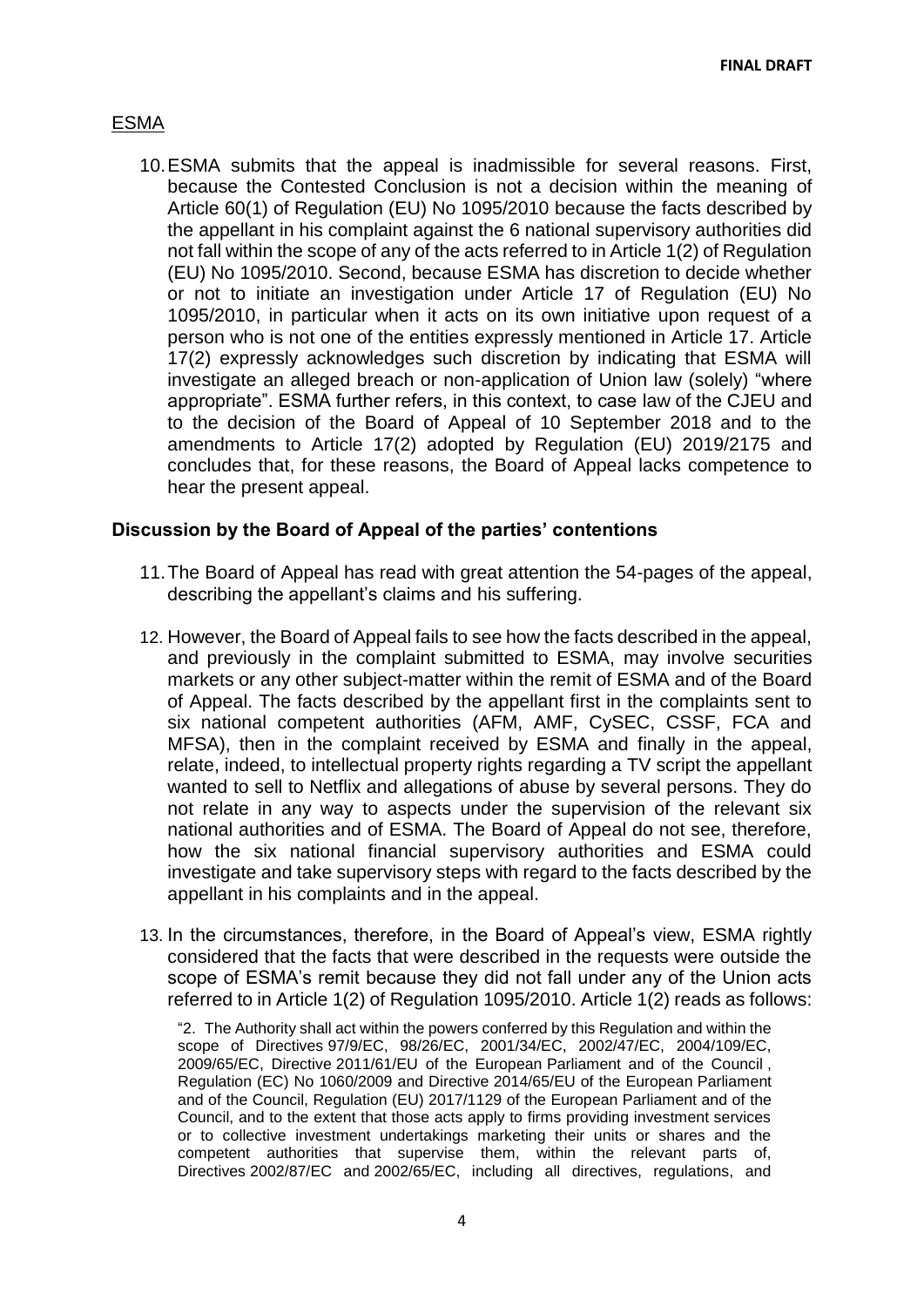decisions based on those acts, and of any further legally binding Union act which confers tasks on the Authority.

The Authority shall contribute to the work of the European Supervisory Authority (European Banking Authority) established by Regulation (EU) No 1093/2010 of the European Parliament and of the Council related to the prevention of the use of the financial system for the purpose of money laundering or terrorist financing in accordance with Directive (EU) 2015/849 of the European Parliament and of the Council and Regulation (EU) No 1093/2010. The Authority shall decide on its agreement in accordance with Article 9a(9) of Regulation (EU) No 1093/2010.

14.The Board of Appeal shares the view of ESMA that it is doubtful that a communication to a party, such as the Contested Conclusion, insomuch as it simply informs the requesting party that his or her complaint is beyond the scope of ESMA remit - and cannot be considered, therefore, to the effect of any determination on own initiative of ESMA under Article 17 of Regulation (EU) No 1095/2010 – may be seen as a decision according to Article 17 and thus as a decision within the meaning of Article 60(1) of Regulation (EU) No 1095/2010. Article 60(1) reads as follows:

"1. Any natural or legal person, including competent authorities, may appeal against a decision of the Authority referred to in Articles 17, 18 and 19 and *any other decision taken by the Authority in accordance with the Union acts referred to in Article 1(2)* which is addressed to that person, or against a decision which, although in the form of a decision addressed to another person, is of direct and individual concern to that person" (emphasis added)

This translates into a first reason of inadmissibility of the present appeal.

- 15.A second, and concurrent, reason of inadmissibility stems from the case-law of the Court of Justice. The court, in its judgments of 9 September 2015, T-660/14 *SV Capital OÜ v EBA*, T-660/14, EU:T:2015:608 and, on appeal, of 14 December 2016, *SV Capital OÜ v EBA*, C-577/15 P, EU:C:2016:947 clarified that a decision adopted by one of the ESAs (in that case, the European Banking Authority; but the same principle applies in the present case, where the relevant ESA is ESMA) not to initiate a proceedings under Article 17 is an act which is not reviewable by the Board of Appeal. Thus, even assuming that the Contested Conclusion were to be considered a decision to the effect of Article 17 and Article 60 of Regulation (EU) No 1095/2010 (as the Board of Appeal believes it is not), the Contested Conclusion could not be appealed before the Board of Appeal.
- 16.This is also in line with the Board of Appeal precedents following the CJEU judgment. In *Kluge v. EBA* (BoA/2016/001) the appellants sought to appeal under Article 60(1) EBA Regulation the authority's decision *not to* open an investigation on alleged breaches of Directive 2006/48/EC by the *Finantsinspektsioon*, the Estonian Financial Supervisory Authority. EBA relied on *SV Capital* to object to the BoA's competence, arguing that private individuals , like the appellant, may request the EBA to initiate an investigation against a competent authority, but if EBA refuses, they lack a right of appeal because they are not among the "qualified" entities listed in Article 17(2) EBA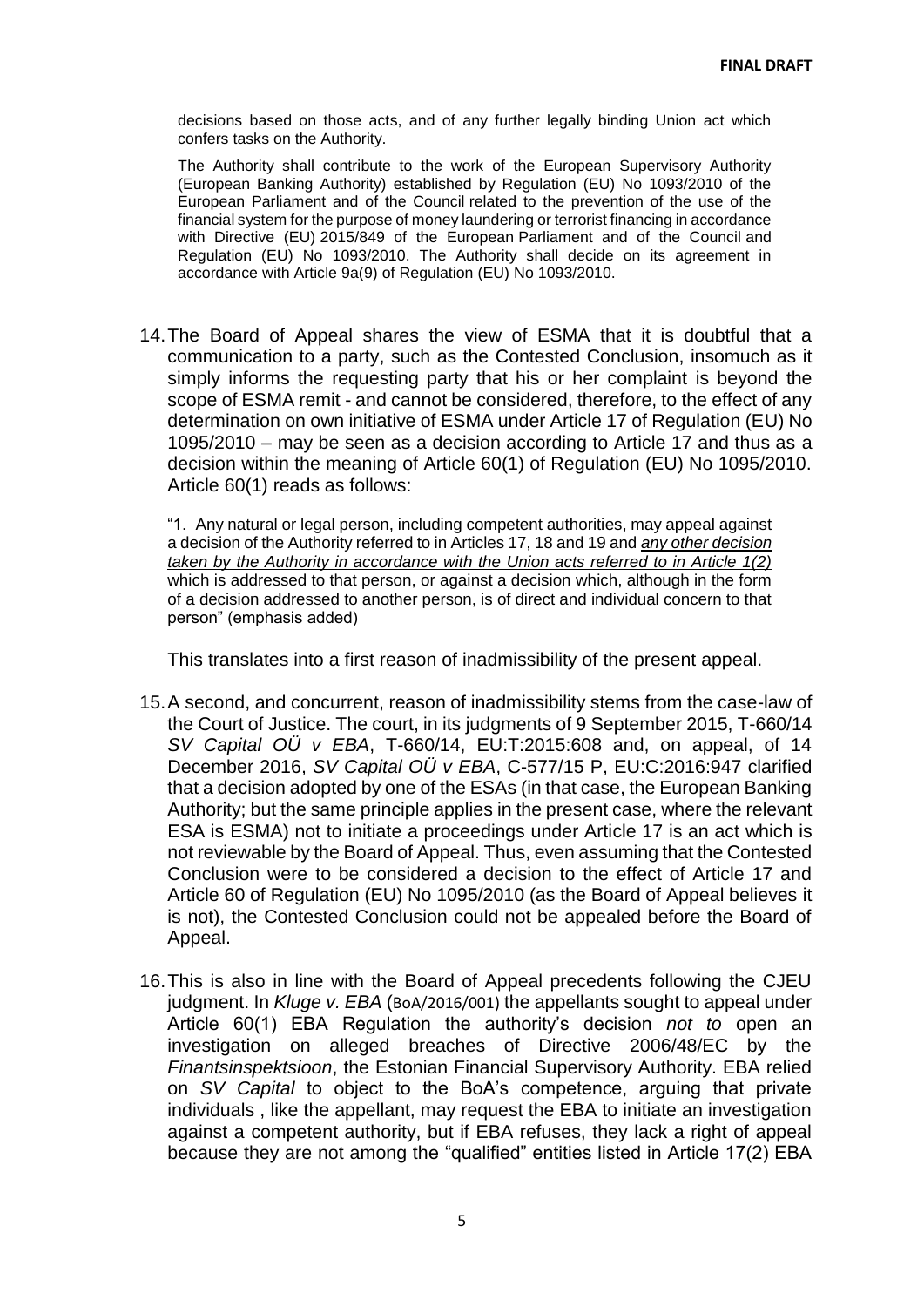Regulation and thus are not 'addressees' of the decision. The BoA followed *SV Capital* and found that it lacked competence to decide on the appeal.

- 17.The same rationale was applied in *B v ESMA (*BoA D/2018/02), an appeal against a decision of ESMA's Chair *not to* open a formal investigation against the *Cyprus Securities and Exchange Commission* (CySEC) under Article 17 of the ESMA Regulation, for alleged infringements of MiFID and EU rules on capital adequacy. Upon admissibility, ESMA argued that the appellant was not a "qualified" entity referred to in article 17(2) of ESMA Regulation as entitled to request an investigation, and thus the Board of Appeal was not competent to hear its appeal. The appellant suggested that ESMA might have been requested to open an investigation also by article 17(2) entities, and asked for a copy of the ESMA conclusion, to which ESMA had denied access pursuant to an alleged exemption under Article 4(2) and (3) of Regulation (EC) No 1049/2001 (Access to Documents Regulation). The Board acknowledged the appellant's personal interest in the decision, as well as the more general interest in transparency, but since ESMA had clearly stated that no Article 17(2) entity had requested an investigation, and there was no reason to doubt such statement the Board concluded that it had no competence to hear the appeal.
- 18.*IPE v. ESMA* (2014/BOA/05) was another appeal against an ESMA decision not to open an investigation on its own initiative for an alleged breach of Union law where the Board upheld the *SV Capital v. EBA* position that the power to investigate is discretionary. Thus, the appeal was inadmissible.
- 19.In the result, although it will be apparent from the above that the Board has fully appreciated the importance for the appellant of the matters discussed in this appeal, the Board considers that the appeal, for the reasons stated above, is inadmissible.

#### **The decision**

**On these grounds the Board of Appeal unanimously decides to dismiss the appeal as inadmissible.**